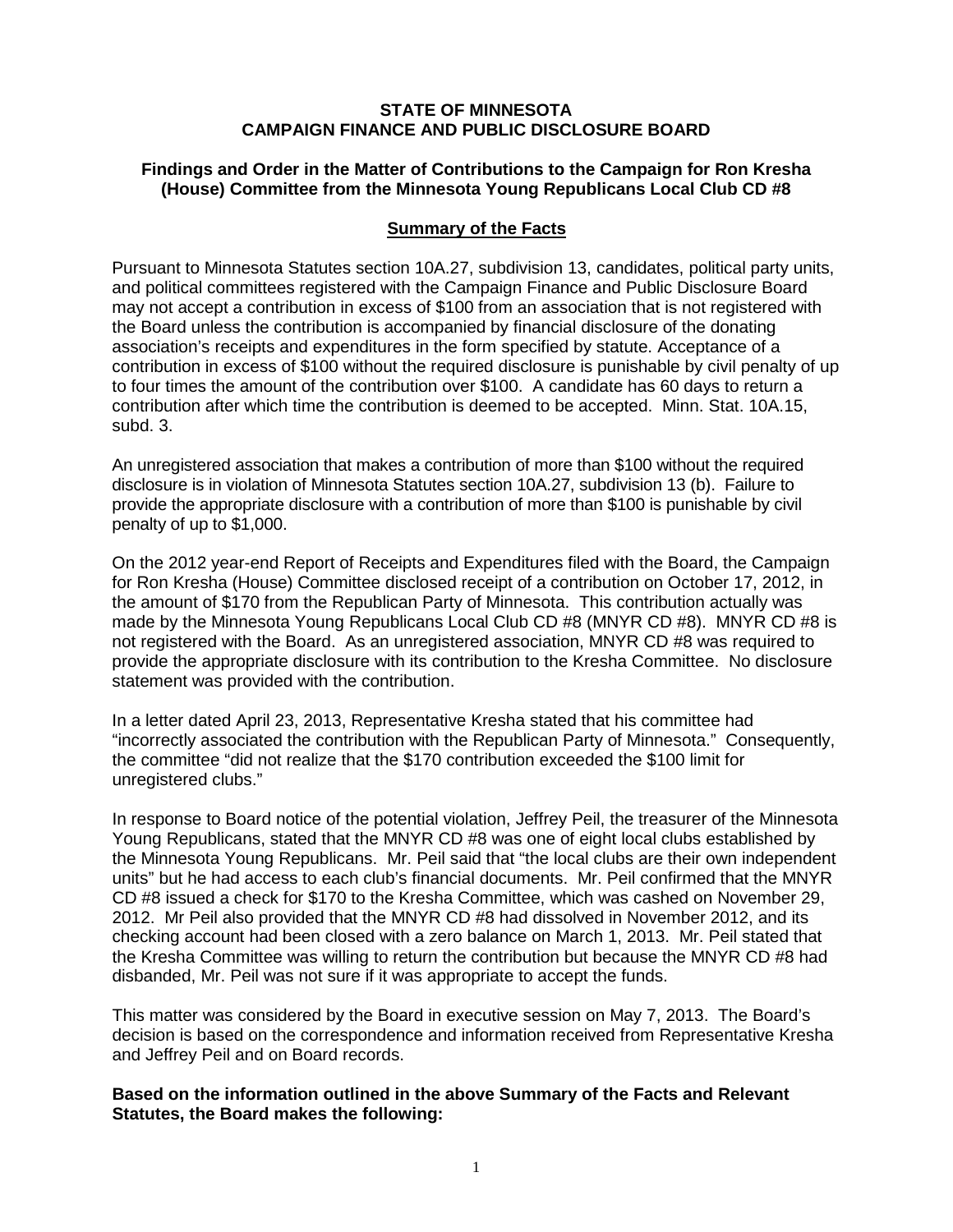# **Findings Concerning Probable Cause**

- 1. There is probable cause to believe that the Campaign for Ron Kresha (House) Committee violated Minnesota Statutes section 10A.27, subdivision 13, when it accepted a contribution in excess of \$100 from an unregistered association without receiving the appropriate disclosure with the contribution.
- 2. There is probable cause to believe that the Minnesota Young Republicans Local Club CD #8 violated Minnesota Statutes section 10A.27, subdivision 13 (b), when it made a contribution in excess of \$100 to the Campaign for Ron Kresha (House) Committee without providing the required disclosure with the contribution.
- 3. There is no probable cause to believe that the violations by the Campaign for Ron Kresha (House) Committee or the Minnesota Young Republicans Local Club CD #8 were intentional or were done with the intent to circumvent the provisions of Chapter 10A.

## **Based on the above Findings Concerning Probable Cause, the Board issues the following:**

## **ORDER**

- 1. The Board imposes a civil penalty of \$70, one times the amount by which the contribution exceeded \$100, on the Campaign for Ron Kresha (House) Committee for accepting a contribution from an unregistered association without the disclosure required by Minnesota Statutes section 10A.27, subdivision 13.
- 2. The Campaign for Ron Kresha (House) Committee is directed to forward to the Board payment of the civil penalty by check or money order payable to the State of Minnesota within thirty days of receipt of this order.
- 3. The Campaign for Ron Kresha (House) Committee also is directed to forward \$70, the amount of the excess contribution, to the Board in lieu of returning this contribution to the Minnesota Young Republicans Local Club CD #8, which no longer exists. The money should be sent by check or money order payable to the State of Minnesota within thirty days of receipt of this order for deposit into the state general fund.
- 4. No civil penalty is imposed on the Minnesota Young Republicans Local Club CD #8 because the association no longer exists.
- 5. If the Campaign for Ron Kresha (House) Committee does not comply with the provisions of this order, the Board's Executive Director may request that the Attorney General bring an action for the remedies available under Minnesota Statutes section 10A.34.
- 6. The Board investigation of this matter is hereby made a part of the public records of the Board pursuant to Minnesota Statutes section 10A.02, subdivision 11, and upon receipt of the excess contribution and payment of the civil penalty imposed herein, this matter is concluded.

Dated: May 7, 2013 /s/ Andrew M. Luger Andrew M. Luger, Chair Campaign Finance and Public Disclosure Board